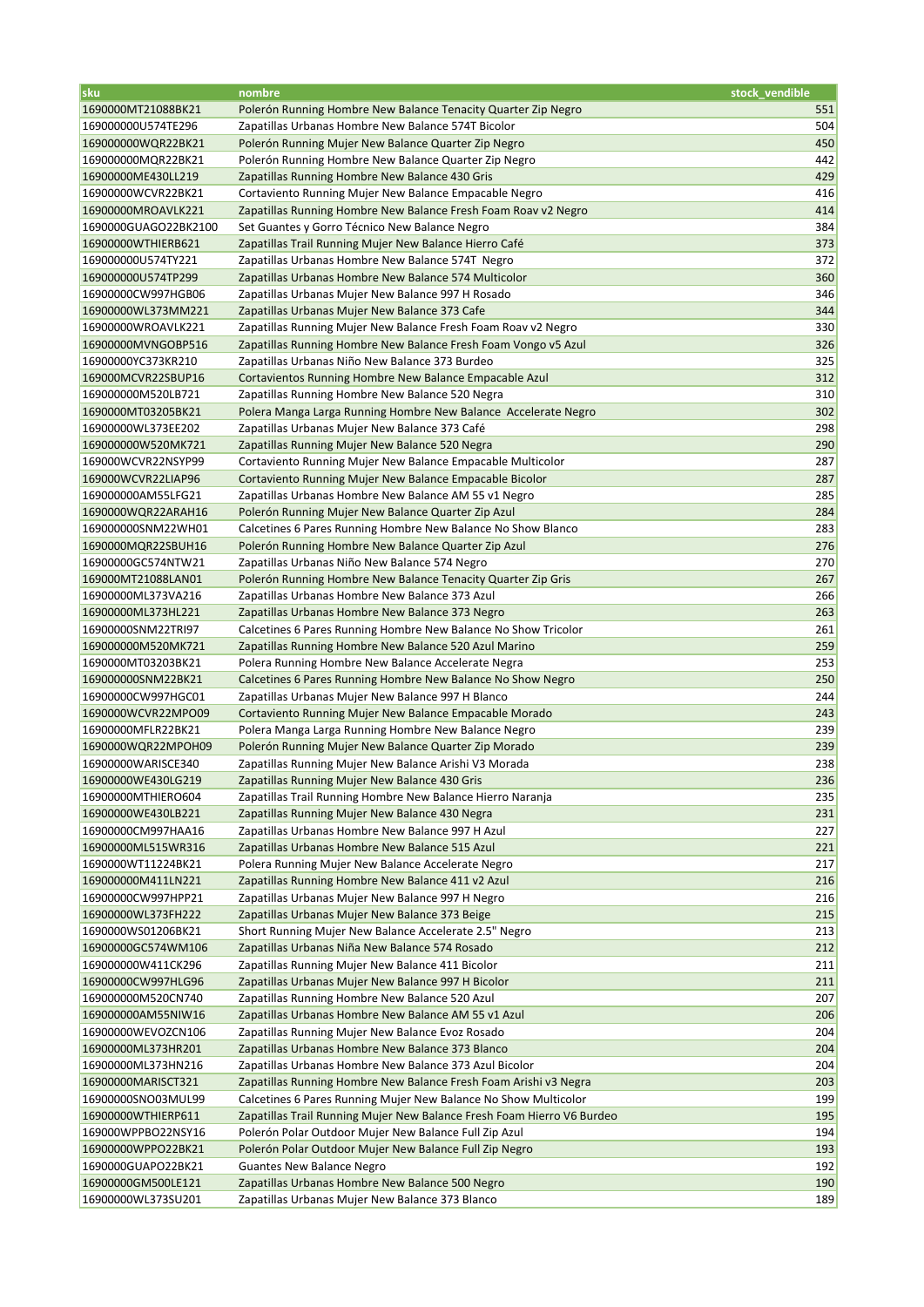| 16900000WS237WA196 | Zapatillas Urbanas Mujer New Balance 237 Multicolor                   | 183        |
|--------------------|-----------------------------------------------------------------------|------------|
| 16900000MARISCO321 | Zapatillas Running Hombre New Balance Arishi V3 Negra                 | 182        |
| 16900000WL574CJ201 | Zapatillas Urbanas Mujer New Balance 574 Blanca                       | 181        |
| 169000MT21246BKH21 | Polera Manga Larga Running Hombre New Balance Fast Flight Negro       | 181        |
| 16900000WROAVLP206 | Zapatillas Running Mujer New Balance Fresh Foam Roav v2 Rosado        | 180        |
| 16900000M5740SSP99 | Zapatillas Urbanas Hombre New Balance 57/40 Multicolor                | 178        |
| 16900GUASPRO22BK21 | <b>Guantes Running Unisex New Balance Negro</b>                       | 176        |
| 16900000WBECNCV304 | Zapatillas Running Mujer New Balance Fresh Foam Beacon V3 Naranja     | 174        |
| 16900000WEVOZCM199 | Zapatillas Running Mujer New Balance Evoz Multicolor                  | 173        |
| 16900000SNW22MUL99 | Calcetines 6 Pares Running Mujer New Balance No Show Multicolor       | 173        |
| 16900000WTHIERO619 | Zapatillas Trail Running Mujer New Balance Hierro Gris                | 172        |
| 16900000MARISCU340 | Zapatillas Running Hombre New Balance Arishi V3 Morada                | 172        |
| 1690000WT21262BK21 | Polera Running Mujer New Balance Impact Run Negro                     | 171        |
| 16900000WL574VJ296 | Zapatillas Urbanas Mujer New Balance 574 Bicolor                      | 170        |
| 16900000MTHIERG651 | Zapatillas Trail Running Hombre New Balance Hierro Verde              | 170        |
| 16900000MARISCV316 | Zapatillas Running Hombre New Balance Fresh Foam Arishi v3 Azul       | 170        |
| 16900000ML515VS396 | Zapatillas Urbanas Hombre New Balance 515 Bicolor                     | 170        |
| 16900000MROAVLN216 | Zapatillas Running Hombre New Balance Fresh Foam Roav v2 Azul         | 168        |
| 169000000WTMPOWM15 | Zapatillas Running Mujer New Balance Fresh Foam Tempo Celeste         | 168        |
| 16900000WL373HR222 | Zapatillas Urbanas Mujer New Balance 373 Beige                        | 167        |
| 16900000CM997HPK96 | Zapatillas Urbanas Hombre New Balance 997 H Bicolor                   | 167        |
| 16900000MVNGOEV517 | Zapatillas Running Hombre New Balance Fresh Foam Vongo V5 Azul Marino | 167        |
| 16900000WL574IW296 | Zapatillas Urbanas Mujer New Balance 574 Bicolor                      | 165        |
| 16900000WPLP22AG19 | Pantalón Jogger Lifestyle Mujer New Balance Gris                      | 165        |
| 16900000WL515CO321 | Zapatillas Urbanas Mujer New Balance 515 Negro                        | 165        |
| 169000000AM55MWB01 | Zapatillas Urbanas Hombre New Balance AM 55 v1 Blanco                 | 165        |
| 169000MPLBI22OLF12 | Polerón Lifestyle Hombre New Balance Verde                            | 165        |
| 1690000W1080L11B15 | Zapatillas Running Mujer New Balance 1080 V11 Celeste                 | 164        |
| 16900000WVNGOWM515 | Zapatillas Running Mujer New Balance Fresh Foam Vongo v5 Celeste      | 163        |
| 16900000MS327LU153 | Zapatillas Urbanas Hombre New Balance 327 Azul Marino                 | 163        |
| 16900000CM997HTB99 |                                                                       | 163        |
|                    | Zapatillas Urbanas Hombre New Balance 997 H Multicolor                |            |
| 1690000WPPBO22BK21 | Polerón Polar Outdoor Mujer New Balance Full Zip Negro                | 162        |
| 16900000ML574LA299 | Zapatillas Urbanas Hombre New Balance 574 Multicolor                  | 162        |
| 16900000ML515SS301 | Zapatillas Urbanas Hombre New Balance 515 Beige                       | 162        |
| 16900LAU13003REP10 | Pack 4 Boxer Niño New Balance Performance Rojo                        | 161<br>161 |
| 16900000WS327AAA21 | Zapatillas Urbanas Mujer New Balance 327 Negro                        |            |
| 1690000WCVR22VAC02 | Cortavientos Running Mujer New Balance Empacable Naranjo              | 160        |
| 16900000ML373EN216 | Zapatillas Urbanas Hombre New Balance 373 Azul                        | 159        |
| 169000000MPL22BK21 | Pantalón Buzo Hombre New Balance Negro                                | 158        |
| 1690000MQR22VSGH12 | Polerón Running Hombre New Balance Quarter Zip Verde                  | 158        |
| 16900000WVNGOEM517 | Zapatillas Running Mujer New Balance Fresh Foam Vongo V5 Azul Marino  | 158<br>156 |
| 16900MPPBTO22OLF12 | Polerón Polar Outdoor Hombre New Balance Quarter Zip Verde            |            |
| 16900000WFLR22BK21 | Polera Manga Larga Running Mujer New Balance Negra                    | 155        |
| 16900000WL373FP216 | Zapatillas Urbanas Mujer New Balance 373 Azul                         | 155        |
| 169000000SNW22BK21 | Calcetines 6 Pares Running Mujer New Balance No Show Negro            | 154        |
| 16900000GW500SS121 | Zapatillas Urbanas Mujer New Balance 500 Negro                        | 154        |
| 16900000WTHIERV624 | Zapatillas Trail Running Mujer New Balance Hierro Turquesa            | 154        |
| 16900000MS237UX121 | Zapatillas Urbanas Hombre New Balance 237 Negro                       | 153        |
| 16900000WS327MA121 | Zapatillas Urbanas Mujer New Balance 327 Negro                        | 153        |
| 1690000MP21503BK21 | Pantalón Jogger Hombre New Balance Essentials Celebrate Negro         | 152        |
| 16900000MROAVSK221 | Zapatillas Running Hombre New Balance Roav v2 Negra                   | 150        |
| 16900000GC574NTP06 | Zapatillas Urbanas Niña New Balance 574 Rosado                        | 150        |
| 16900000MT410CK796 | Zapatillas Trail Running Hombre New Balance 410 v7 Bicolor            | 149        |
| 169000000MS327CA99 | Zapatillas Urbanas Hombre New Balance 327 Multicolor                  | 149        |
| 1690000MP21503AG19 | Pantalón Jogger Hombre New Balance Essentials Celebrate Gris          | 148        |
| 169000000M520CL716 | Zapatillas Running Hombre New Balance 520 Azul Bicolor                | 147        |
| 1690000MPLBI22BK21 | Polerón Lifestyle Hombre New Balance Negro                            | 147        |
| 169000LAU13003BM16 | Pack 4 Boxer Niño New Balance Performance Azul                        | 146        |
| 169000MT21246VB116 | Polera Manga Larga Running Hombre New Balance Fast Flight Azul        | 144        |
| 16900000CM997HSJ99 | Zapatillas Urbanas Hombre New Balance 997 H Multicolor                | 144        |
| 169000MPPBTO22BK21 | Polerón Polar Outdoor Hombre New Balance Quarter zip Negro            | 144        |
| 16900000WL373PL221 | Zapatillas Urbanas Mujer New Balance 373 Negro                        | 144        |
| 16900000GW500MV121 | Zapatillas Urbanas Mujer New Balance 500 Negro                        | 144        |
| 169000000W860P1211 | Zapatillas Running Mujer New Balance Fresh Foam X 860 V12 Burdeo      | 143        |
| 16900000MCVR22BK21 | Cortavientos Running Hombre New Balance Empacable Negro               | 143        |
| 16900000CM997HTE99 | Zapatillas Urbanas Hombre New Balance 997 H Multicolor                | 143        |
| 16900000MTHIERB612 | Zapatillas Trail Running Hombre New Balance Hierro Verde              | 143        |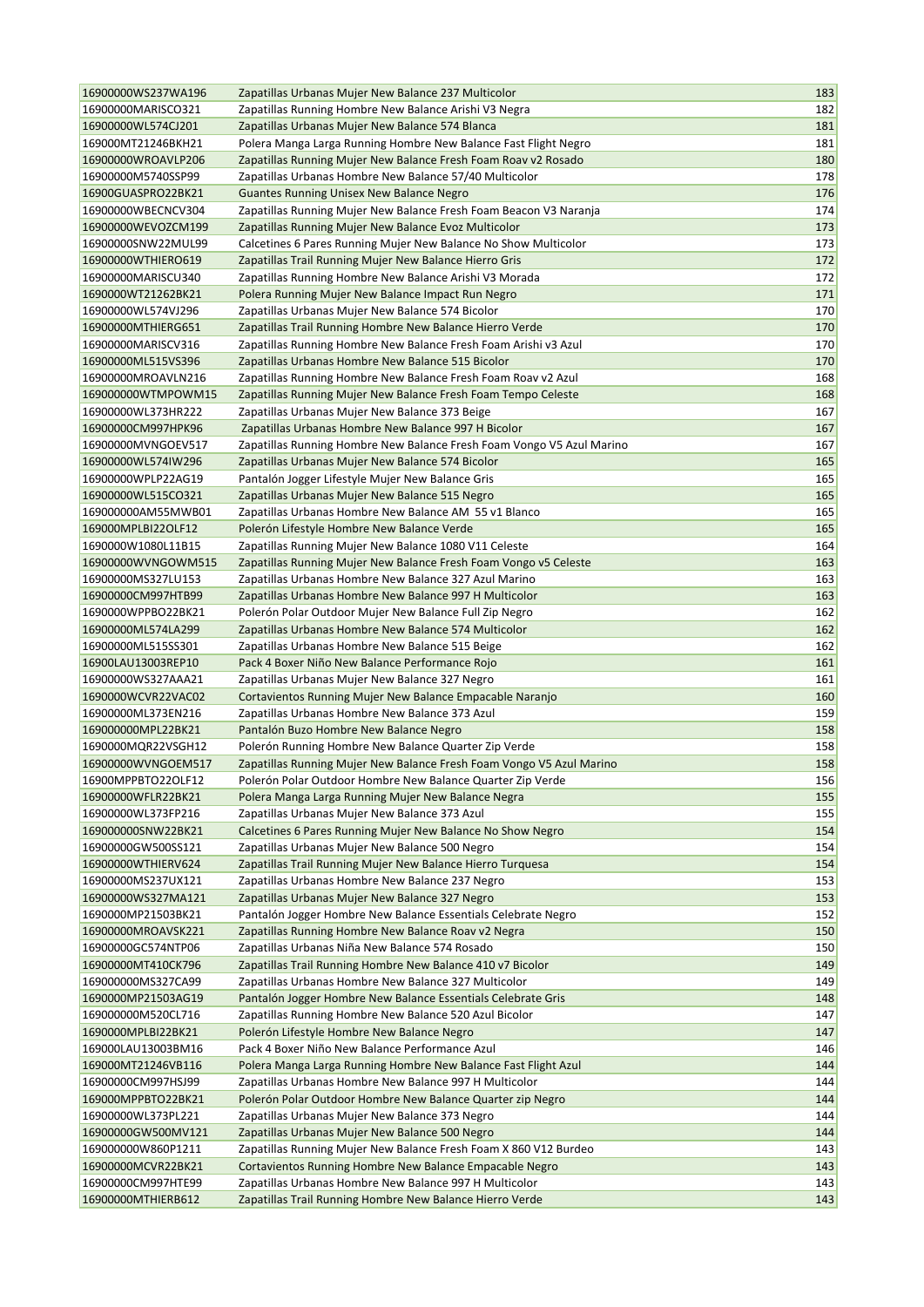| 16900000WNRGSAP121                       | Zapatillas Running Mujer New Balance PHER Negra                           | 142        |
|------------------------------------------|---------------------------------------------------------------------------|------------|
| 16900000M5740SSG99                       | Zapatillas Urbanas Hombre New Balance 57/40 Multicolor                    | 141        |
| 16900000WPLP22BK21                       | Pantalón Jogger Lifestyle Mujer New Balance Negro                         | 140        |
| 16900000WTSHACB121                       | Zapatillas Trail Running Mujer New Balance Shando Negro                   | 140        |
| 1690000MPFZL22BK21                       | Polerón Lifestyle Hombre New Balance Negro                                | 140        |
| 16900000GM500SO121                       | Zapatillas Urbanas Hombre New Balance 500 Negro                           | 140        |
| 16900000CM997HPT01                       | Zapatillas Urbanas Hombre New Balance 997 H Blanca                        | 138        |
| 16900000MS327WR196                       | Zapatillas Urbanas Hombre New Balance 327 Bicolor                         | 138        |
| 1690000WCFZR22BK21                       | Polerón Running Mujer New Balance Negro                                   | 137        |
| 16900000WPHR22BK21                       | Polerón Running Mujer New Balance Negro                                   | 136        |
| 1690000MCVR22VAC02                       | Cortavientos Running Hombre New Balance Empacable Naranjo                 | 135        |
| 16900000WPKO22BK21                       | Parka Outdoor Mujer New Balance Negra                                     | 135        |
| 16900000GM500RS101                       | Zapatillas Urbanas Hombre New Balance 500 Blanco                          | 135        |
| 169000MT21244SB815                       | Polera Running Hombre New Balance Printed Fast Flight Celeste             | 135        |
| 16900000WE430LP206                       | Zapatillas Running Mujer New Balance 430 Rosada                           | 134        |
| 16900000WL515CT301                       | Zapatillas Urbanas Mujer New Balance 515 Blanco                           | 133        |
| 16900000MS327PBR16                       | Zapatillas Urbanas Hombre New Balance 327 Azul / Negro                    | 133        |
| 16900000WL574SQ222                       | Zapatillas Urbanas Mujer New Balance 574 Beige / Rosado                   | 132        |
| 169000000WS327LR96                       | Zapatillas Urbanas Mujer New Balance 327 Bicolor                          | 132        |
| 16900000lZ373KR211                       | Zapatillas Urbanas Infantil New Balance Burdeo                            | 132        |
| 16900000M5740DC116                       | Zapatillas Urbanas Hombre New Balance 57/40 Azul                          | 131        |
| 1690000MPFZR22BK21                       | Polerón Running Hombre New Balance Negro                                  | 131        |
| 16900000WL373HN221                       | Zapatillas Urbanas Mujer New Balance 373 Negro                            | 130        |
| 169000LAS55451BK21                       | Calcetines Running Unisex New Balance Run Flat Knit No Show Negro         | 129        |
| 169000000WS327LW21                       | Zapatillas Urbanas Mujer New Balance 327 Negro                            | 129        |
| 16900000MPLP22BK21                       | Pantalón Jogger Hombre New Balance Negro                                  | 129        |
| 16900000MPKO22BK21                       | Parka Outdoor Hombre New Balance Negra                                    | 128        |
| 16900000MS327WT196                       | Zapatillas Urbanas Hombre New Balance 327 Bicolor                         | 128        |
| 169000000WPL22BK21                       | Pantalón Buzo Lifestyle Mujer New Balance Negro                           | 128        |
| 16900000CW997HGG96                       | Zapatillas Urbanas Mujer New Balance 997 H Azul                           | 127        |
| 1690000MPCNL22AG19                       | Polerón Lifestyle Hombre New Balance Gris                                 | 127        |
| 169000000W520LK721                       | Zapatillas Running Mujer New Balance 520 Negro                            | 127        |
| 16900000GW500CR196                       | Zapatillas Urbanas Mujer New Balance 500 Bicolor                          | 127        |
| 16900000WS237HR121                       | Zapatillas Urbanas Mujer New Balance 237 Negra                            | 126        |
| 16900000M5740GRM99                       | Zapatillas Urbanas Hombre New Balance 57/40 Multicolor                    | 126        |
| 16900000WARISCW319                       | Zapatillas Running Mujer New Balance Arishi V3 Gris                       | 126        |
| 16900000MS327GRM21                       | Zapatillas Urbanas Hombre New Balance 327 Negro                           | 126        |
| 169000000AM55GNT11                       | Zapatillas Urbanas Hombre New Balance AM 55 v1 Burdeo                     | 125        |
| 16900000W1080G1107                       | Zapatillas Running Mujer New Balance 1080 V11 Burdeo                      | 124        |
| 169000000UXC72EB99                       | Zapatillas Urbanas Hombre New Balance XC-72 Multicolor                    | 123        |
| 169000000M860N1251                       | Zapatillas Running Hombre New Balance Fresh Foam X 860 V12 Verde Petroleo | 123        |
| 16900000CM997HSK99                       | Zapatillas Urbanas Hombre New Balance 997 H Multicolor                    | 122        |
| 16900000WPL22NSY16                       | Pantalón Lifeseyle Mujer New Balance Azul                                 | 122        |
| 16900000CM997HTJ12                       | Zapatillas Urbanas Hombre New Balance 997 H Verde                         | 122        |
| 16900000CM997HVH99                       | Zapatillas Urbanas Hombre New Balance 997 H Multicolor                    | 122        |
| 16900000M5740GHC21                       | Zapatillas Urbanas Hombre New Balance 57/40 Negra                         | 122        |
| 16900000SNO01TRI97                       | Calcetines 6 Pares Running Hombre New Balance No Show Tricolor            | 121        |
| 169000000MS327MD96                       | Zapatillas Urbanas Hombre New Balance 327 Bicolor                         | 121        |
| 169000MPFZL22SAH01                       | Polerón Lifestyle Hombre New Balance Blanco                               | 121        |
| 16900000MPLP22AG19                       | Pantalón Jogger Hombre New Balance Gris                                   | 121        |
| 169000000WS237GA06                       | Zapatillas Urbanas Mujer New Balance 237 Rosado                           | 121        |
| 1690000WS21268BK21                       | Short Running Mujer New Balance Impact Run 5" Negro                       | 120        |
| 16900000MS327LX121                       | Zapatillas Urbanas Hombre New Balance 327 v1 Negro                        | 120        |
| 16900000WPHL22AG19                       | Polerón Lifestyle Mujer New Balance Gris                                  | 120        |
| 16900000CM997HTA02                       | Zapatillas Urbanas Hombre New Balance 997 H Amarillo                      | 120        |
| 16900000PV500WP116                       | Zapatillas Urbanas Niña New Balance 500 Azul Marino                       | 120        |
| 16900000IV574NTW21                       | Zapatillas Urbanas Infantil New Balance 574 Negro                         | 119        |
| 1690000WPPO22SST01                       | Polerón Polar Outdoor Mujer New Balance Full Zip Blanco                   | 119        |
| 169000MT03203ECL21                       | Polera Running Hombre New Balance Accelerate Azul Marino                  | 119        |
| 16900000CM997HSU99                       | Zapatillas Urbanas Hombre New Balance 997 H Azul/Blanca                   | 118        |
| 16900000MTHIERV616                       | Zapatillas Trail Running Hombre New Balance Hierro Azul                   | 118        |
| 16900000WARISCU321                       | Zapatillas Running Mujer New Balance Arishi V3 Negro                      | 118        |
| 16900000WPFZLLIA08                       | Polerón Lifestyle Mujer New Balance Lila                                  | 118        |
| 1690000WT13277BK21                       | Polera Running Mujer New Balance Q Speed Jacquard Negra                   | 117        |
| 1690000WT21260BK21<br>16900000W5740GBA99 | Polera Running Mujer New Balance Impact Run Tank Negro                    | 117<br>117 |
| 1690WCLR2201NSYP99                       | Zapatillas Urbanas Mujer New Balance 57/40 Multicolor                     | 117        |
|                                          | Calza Larga Running Mujer New Balance Multicolor                          |            |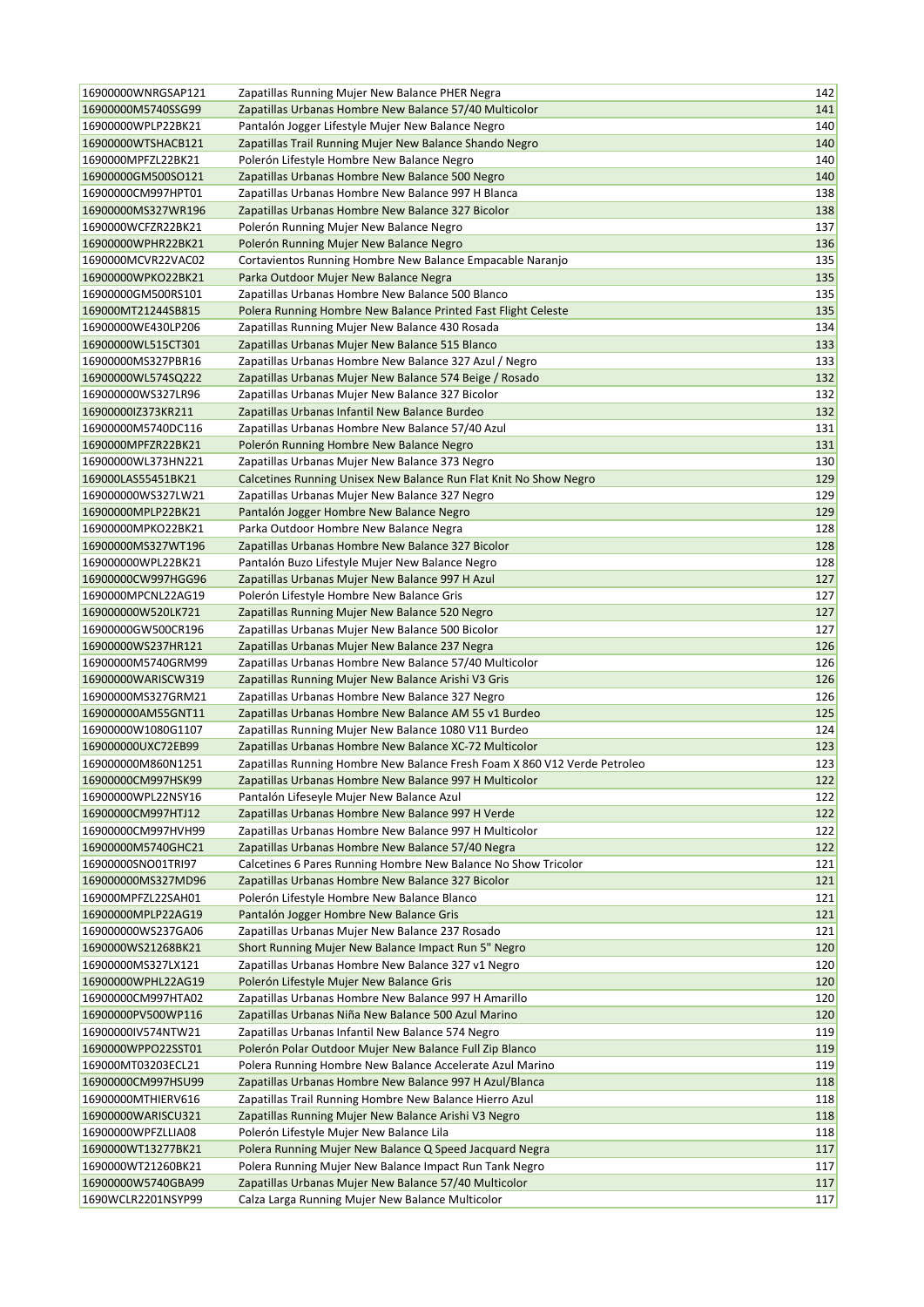| 169000MT03204BMM21                       | Polera Running Hombre New Balance Printed Accelerate Negro                                                       | 117      |
|------------------------------------------|------------------------------------------------------------------------------------------------------------------|----------|
| 16900000CM997HTC96                       | Zapatillas Urbanas Hombre New Balance 997 H Bicolor                                                              | 117      |
| 16900000WTHIERX621                       | Zapatillas Trail Running Mujer New Balance Fresh Foam Hierro v6 Gore-Tex Negro                                   | 116      |
| 16900MPHZR22THNH16                       | Polerón Running Hombre New Balance Azul                                                                          | 116      |
| 169000000MCO22BK21                       | Polerón Polar Outdoor Hombre New Balance Full Zip Negro                                                          | 114      |
| 1690000MCVR22VSG12                       | Cortavientos Running Hombre New Balance Empacable Verde                                                          | 114      |
| 169000WS01207BYU99                       | Short Running Mujer New Balance Accelerate Short 2.5 inch Multicolor                                             | 114      |
| 1690000MPPBO22BK21                       | Polerón Polar Outdoor Hombre New Balance Full Zip Negro                                                          | 113      |
| 169000000M413LK221                       | Zapatillas Running Hombre New Balance 413 Negra                                                                  | 113      |
| 16900000MEVOZCG119                       | Zapatillas Running Hombre New Balance Evoz Gris                                                                  | 111      |
| 169000WP21178BKW21                       | Calza Larga Running Mujer New Balance Relentless Crossover Printed Blanco                                        | 111      |
| 169000MPHZR22BKH19                       | Polerón Running Hombre New Balance Gris                                                                          | 111      |
| 169000000SNO01BK21                       | Calcetines 6 Pares Running Hombre New Balance No Show Negro                                                      | 109      |
| 169000000MS237SL19                       | Zapatillas Urbanas Hombre New Balance 237 Gris/Azul                                                              | 108      |
| 169000000MS327WC04                       | Zapatillas Urbanas Hombre New Balance 327 Naranjo                                                                | 108      |
| 169000000UXC72RA22                       | Zapatillas Urbanas Hombre New Balance XC-72 Gris                                                                 | 108      |
| 169000000MS327MR96                       | Zapatillas Urbanas Hombre New Balance 327 Bicolor                                                                | 108      |
| 16900000YK570CRK21                       | Zapatillas Urbanas Niña New Balance 570 Negro                                                                    | 107      |
| 16900000MEVOZCB116                       | Zapatillas Running Hombre New Balance Evoz Azul                                                                  | 106      |
| 16900000W5740PG199                       | Zapatillas Urbanas Mujer New Balance 57/40 Multicolor                                                            | 106      |
| 1690000MT11071BM21                       | Polera Running Hombre New Balance Tenacity Negro                                                                 | 105      |
| 16900000WROAVMR211                       | Zapatillas Running Mujer New Balance Roav V2 Burdeo                                                              | 105      |
| 169000WPHL22MPOH09                       | Polerón Lifestyle Mujer New Balance Morado                                                                       | 104      |
| 16900000CM997HVV99                       | Zapatillas Urbanas Hombre New Balance 997H Multicolor                                                            | 104      |
| 16900000CW997HLV06                       | Zapatillas Urbanas Mujer New Balance 997 H Rosada                                                                | 104      |
| 169000MPCNL22OLF12                       | Polerón Lifestyle Hombre New Balance Verde                                                                       | 104      |
| 1690000WPHL22SST01                       | Polerón Lifestyle Mujer New Balance Blanco                                                                       | 103      |
| 16900000CM997HPW96                       | Zapatillas Urbanas Hombre New Balance 997 H Bicolor                                                              | 103      |
| 16900000CW997HLP96                       | Zapatillas Urbanas Mujer New Balance 997H Bicolor                                                                | 103      |
| 169000000WS327PB99                       | Zapatillas Urbanas Mujer New Balance 327 Multicolor                                                              | 102      |
| 169000WCFZR22LIA40                       | Polerón Running Mujer New Balance Lila                                                                           | 101      |
| 16900MPFZR22THNH16                       | Polerón Running Hombre New Balance Azul                                                                          | 101      |
| 16900000MPRMXLM221                       | Zapatillas Running Hombre New Balance FuelCell Propel RMX v2 Negra                                               | 100      |
| 16900000GW500PT101                       | Zapatillas Urbanas Mujer New Balance 500 Gris                                                                    | 100      |
| 169000LAS55321BK21                       | Calcetines Running Unisex New Balance Run Flat Knit No Show Negro                                                | 100      |
| 16900000CM997HSO99                       | Zapatillas Urbanas Hombre New Balance 997 H Multicolor                                                           | 100      |
| 16900000WL574PO299                       | Zapatillas Urbanas Mujer New Balance 574 Multicolor                                                              | 99       |
| 1690000MTL2203BK21                       | Polera Lifestyle Hombre New Balance Negra                                                                        | 98       |
| 169000MT21263SBU16                       | Polera Running Hombre New Balance Printed Impact Run Azul                                                        | 98       |
| 169000WCLSTU22BK21                       | Calza Larga Running Mujer New Balance Negra                                                                      | 97       |
| 1690000WTL2203BK21                       | Polera Mujer New Balance Lifestyle Negra                                                                         | 95       |
| 16900000MPHL22AG19                       | Polerón Lifestyle Hombre New Balance Gris                                                                        | 94       |
| 16900000SNUL22BK21                       | Calcetines 3 Pares Running Mujer New Balance Low Cut Negro                                                       | 94       |
| 169000WPHR22NSYH16                       | Polerón Running Mujer New Balance Azul                                                                           | 93       |
| 169000000W680CK796                       | Zapatillas Running Mujer New Balance Fresh Foam 680 v7 Bicolor                                                   | 93       |
| 169000WPPBO22LIA08                       | Polerón Polar Outdoor Mujer New Balance Full Zip Lila                                                            | 93       |
| 1690000MTL2201BK21                       | Polera Lifestyle Hombre New Balance Negro                                                                        | 93       |
| 169000000MS327ER99                       | Zapatillas Urbanas Hombre New Balance 327 Negro Multicolor                                                       | 92       |
| 16900000SNUL22WH01<br>16900000W5740GVC06 | Calcetines 3 Pares Running Mujer New Balance Low Cut Blanco<br>Zapatillas Urbanas Mujer New Balance 57/40 Rosada | 91<br>91 |
|                                          |                                                                                                                  | 91       |
| 1690000WJ21264BK21<br>16900000CM997HLL02 | Cortavientos Running Mujer New Balance Impact Run Negro<br>Zapatillas Urbanas Hombre New Balance 997 H Amarillo  | 91       |
| 169000WT21261VPH06                       | Polera Running Mujer New Balance Printed Impact Run Rosado                                                       | 90       |
| 16900000CW997HLL06                       | Zapatillas Urbanas Mujer New Balance 997 H Rosado                                                                | 89       |
| 169000000UXC72WA04                       | Zapatillas Urbanas Unisex New Balance XC-72 Naranjo                                                              | 89       |
| 16900000W5740SGA99                       | Zapatillas Urbanas Mujer New Balance 57/40 Multicolor                                                            | 89       |
| 16900LAS44223BKW21                       | Calcetines 3 pares Running Unisex New Balance No Show Negro                                                      | 88       |
| 1690000WPCNL22BK21                       | Polerón Lifestyle Mujer New Balance Crew Negro                                                                   | 88       |
| 169000MP13501COG12                       | Pantalón Cargo Outdoor Hombre New Balance Athletics Woven Verde                                                  | 88       |
| 16900000CW997HSW96                       | Zapatillas Urbanas Mujer New Balance 997H Bicolor                                                                | 87       |
| 169000000WPFZLBK21                       | Polerón Lifestyle Mujer New Balance Negro                                                                        | 86       |
| 16900000PV500PN116                       | Zapatillas Urbanas Niño New Balance 500 Azul Marino                                                              | 86       |
| 1690000MT13277BK21                       | Polera Running Hombre New Balance Q Speed Jacquard Negra                                                         | 86       |
| 169000WPCNL22SST01                       | Polerón Lifestyle Mujer New Balance Crew Blanco                                                                  | 86       |
| 16900000ML373CL219                       | Zapatillas Urbanas Hombre New Balance 373 Gris                                                                   | 86       |
| 1690000SIN005MUL99                       | Calcetines 6 Pares Running Mujer New Balance Low Cut Multicolor                                                  | 85       |
| 16900000MS327WA116                       | Zapatillas Urbanas Hombre New Balance 327 Azul                                                                   | 85       |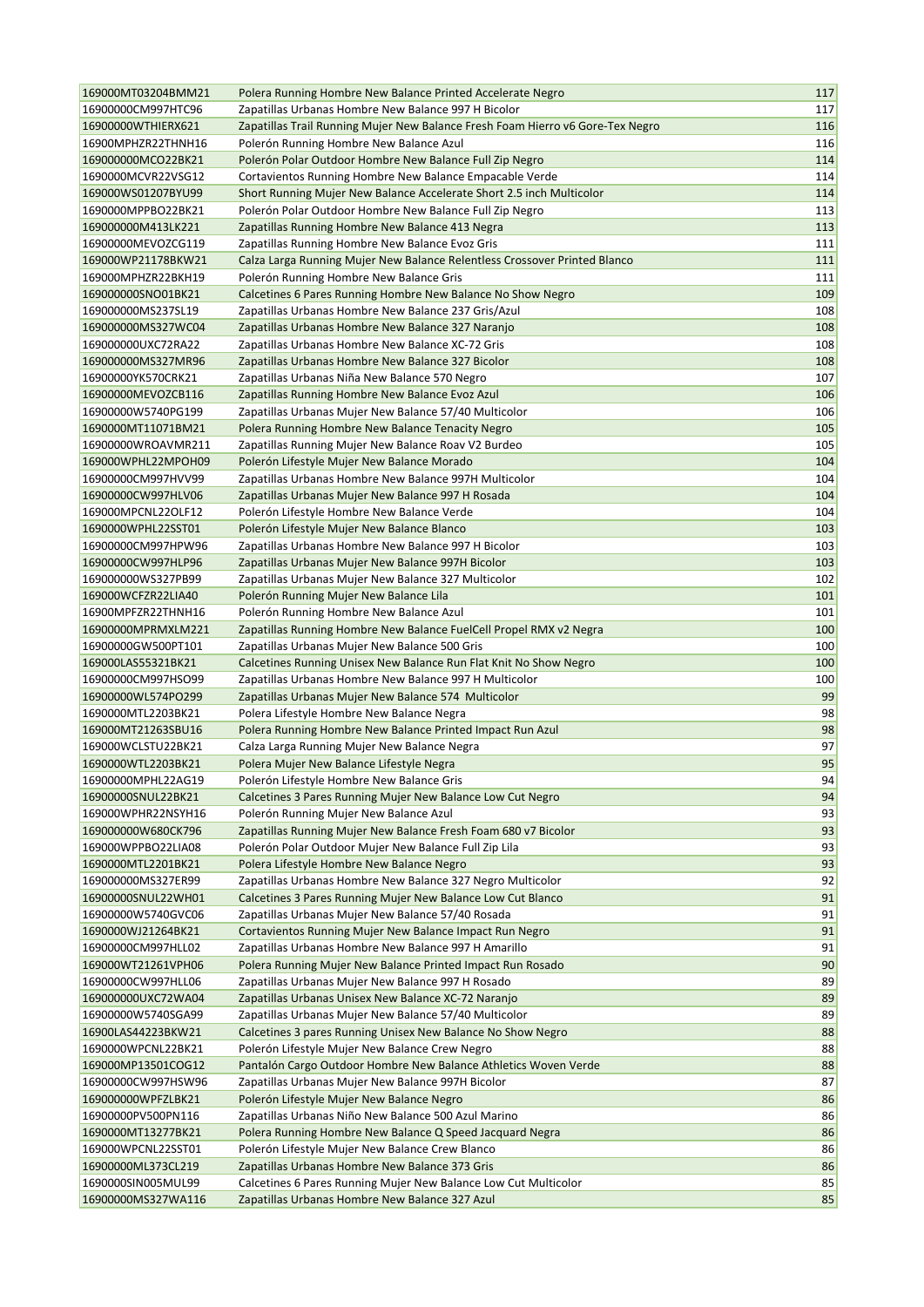| 16900000W1080M1101   | Zapatillas Running Mujer New Balance 1080 V11 Blanca                      | 85     |
|----------------------|---------------------------------------------------------------------------|--------|
| 169000000WL515BZ01   | Zapatillas Urbanas Mujer New Balance 515 Lila                             | 85     |
| 169000000UXC72SA15   | Zapatillas Urbanas Hombre New Balance XC-72 Celeste                       | 84     |
| 16900000ML574EP216   | Zapatillas Urbanas Hombre New Balance 574 Azul                            | 84     |
| 16900000WL574PY201   | Zapatillas Urbanas Mujer New Balance 574 Beige                            | 83     |
| 16900000ME420LV216   | Zapatillas Running Hombre New Balance 420 v2 Azul                         | 83     |
| 169000000W880W1199   | Zapatillas Running Mujer New Balance Fresh Foam 880 v11 Multicolor        | 83     |
| 16900000MBECNCT302   | Zapatillas Running Hombre New Balance Fresh Foam Beacon V3 Amarillo       | 83     |
| 16900000WT410CG796   | Zapatillas Trail Running Mujer New Balance 410 v7 Bicolor                 | 82     |
| 169000000WS327BX96   | Zapatillas Urbanas Mujer New Balance 327 Bicolor                          | 82     |
| 1690000SNUL22MUL99   | Calcetines 6 Pares Running Mujer New Balance Low Cut Multicolor           | 81     |
| 16900000WL515AA306   | Zapatillas Urbanas Mujer New Balance 515 Rosado                           | 79     |
| 169000000MS327EZ99   | Zapatillas Urbanas Hombre New Balance 327 Gris Multicolor                 | 79     |
| 169000WTL2201LIA08   | Polera Mujer New Balance Lifestyle Lila                                   | 78     |
| 16900000M5740RW121   | Zapatillas Urbanas Hombre New Balance 57/40 Negro                         | 78     |
| 169000000W880G1101   | Zapatillas Running Mujer New Balance Fresh Foam 880 v11 Celeste           | 78     |
| 169000WT11220ARA16   | Polera Running Mujer New Balance Accelerate Azul                          | 78     |
| 169000000MS237CP21   | Zapatillas Urbanas Hombre New Balance 237 Negra                           | 77     |
| 16900000PV500WNP06   | Zapatillas Urbanas Niña New Balance 500 Fucsia                            | 77     |
| 16900000WPRMXLV221   | Zapatillas Running Mujer New Balance FuelCell Propel RMX v2 Negra         | 77     |
| 16900000WS237HN106   | Zapatillas Urbanas Mujer New Balance 237 Rosada                           | 77     |
| 1690000MTL2202BK21   | Polera Lifestyle Hombre New Balance Negra                                 | 77     |
| 1690000MT11095BK21   | Polera Running Hombre New Balance Tenacity Corsa Negro                    | 77     |
| 169000MTL2201THN16   | Polera Lifestyle Hombre New Balance Azul                                  | 76     |
| 169000MPPBO22THN16   | Polerón Polar Outdoor Hombre New Balance Full Zip Azul                    | 76     |
| 16900000WS237DF110   | Zapatillas Urbanas Mujer New Balance 237 Rojo                             | 76     |
| 1690000M1080I11D21   | Zapatillas Running Hombre New Balance 1080 V11 Negro                      | 75     |
| 16900000YK570CRS16   | Zapatillas Running Niño New Balance 570 Azul                              | 75     |
| 1690000WT11220BK21   | Polera Running Mujer New Balance Accelerate Negra                         | 75     |
| 16900000MEVOZCY102   | Zapatillas Running Hombre New Balance Evoz Amarillo                       | 75     |
| 16900000MTHIERS602   | Zapatillas Trail Running Hombre New Balance Fresh Foam Hierro V6 Amarillo | 75     |
| 16900000ML574DNI97   | Zapatillas Urbanas Hombre New Balance 574 Multicolor                      | 74     |
| 16900000MPHL22BK21   | Polerón Lifestyle Hombre New Balance Negro                                | 74     |
| 16900ARMBAND20BK2100 | Arm Band Para Smartphones New Balance                                     | 72     |
| 16900000IV500WP116   | Zapatillas Urbanas Infantil New Balance 500 Azul                          | 72     |
| 16900000IV500PN116   | Zapatillas Urbanas Infantil New Balance 500 Azul                          | 72     |
| 1690000MTL2204BK21   | Polera Lifestyle Hombre New Balance Negra                                 | 72     |
| 169000LAS55321WT01   | Calcetines Running Unisex New Balance Run Flat Knit No Show Blanco        | 71     |
| 1690000MT21502WT01   | Polera Hombre New Balance Athletics Amplified Blanco                      | 71     |
| 16900000WNRGSPN196   | Zapatillas Running Mujer New Balance Pher Bicolor                         | 70     |
| 16900000WS327HR121   | Zapatillas Urbanas Mujer New Balance 327 Negro                            | 70     |
| 169000MT21244VB116   | Polera Running Hombre New Balance Printed Fast Flight Azul                | $70\,$ |
| 1690000MT21262BK21   | Polera Running Hombre New Balance Impact Run Negro                        | 69     |
| 16900000ME420LR296   | Zapatillas Running Hombre New Balance 420 v2 Bicolor                      | 69     |
| 169000MTL2202OLF12   | Polera Lifestyle Hombre New Balance Verde                                 | 69     |
| 169000000MS237SR01   | Zapatillas Urbanas Hombre New Balance 237 Blanca                          | 69     |
| 169000LAS55451WT01   | Calcetines Running New Balance Run Flat Knit No Show Blanco               | 69     |
| 169000LAS44223WT01   | Calcetines 3 pares Running Unisex New Balance No Show Blanco              | 68     |
| 16900000W880G11W01   | Zapatillas Running Mujer New Balance Fresh Foam 880 v11 Celeste           | 68     |
| 16900000M1080H1115   | Zapatillas Running Hombre New Balance 1080 V11 Celeste                    | 68     |
| 1690000MT21262AG19   | Polera Running Hombre New Balance Impact Run Gris                         | 67     |
| 169000MTL2204SBU16   | Polera Lifestyle Hombre New Balance Azul                                  | 67     |
| 16900000WL574SV201   | Zapatillas Urbanas Mujer New Balance 574 Blanco Multicolor                | 66     |
| 169000WBRSTU22BK21   | Peto Running Mujer New Balance Negro                                      | 66     |
| 169000000MS237EB99   | Zapatillas Urbanas Hombre New Balance 237 Multicolor                      | 66     |
| 16900000MS327WN199   | Zapatillas Urbanas Hombre New Balance 327 Multicolor                      | 65     |
| 169000000WTMPOMP06   | Zapatillas Running Mujer New Balance Tempo Morada                         | 65     |
| 16900000CM997HTI99   | Zapatillas Urbanas Hombre New Balance 997 H Multicolor                    | 65     |
| 16900000ML574EA216   | Zapatillas Urbanas Hombre New Balance 574 Azul                            | 65     |
| 169000MPFZL22THN16   | Polerón Lifestyle Hombre New Balance Azul                                 | 65     |
| 16900000MS237LR199   | Zapatillas Urbanas Hombre New Balance 237 Multicolor                      | 64     |
| 169000000W635BA321   | Zapatillas Running Mujer New Balance 635 v3 Negra                         | 64     |
| 169000000M635BB319   | Zapatilla Running Hombre New Balance 635 Gris                             | 64     |
| 169000WTL2201NSY16   | Polera Mujer New Balance Lifestyle Azul                                   | 64     |
| 16900000ML574PO222   | Zapatillas Urbanas Hombre New Balance 574 Beige                           | 63     |
| 1690000MFLR22THN16   | Polera Manga Larga Running Hombre New Balance Azul                        | 63     |
| 16900000ML574PP221   | Zapatillas Urbanas Hombre New Balance 574 Negra                           | 63     |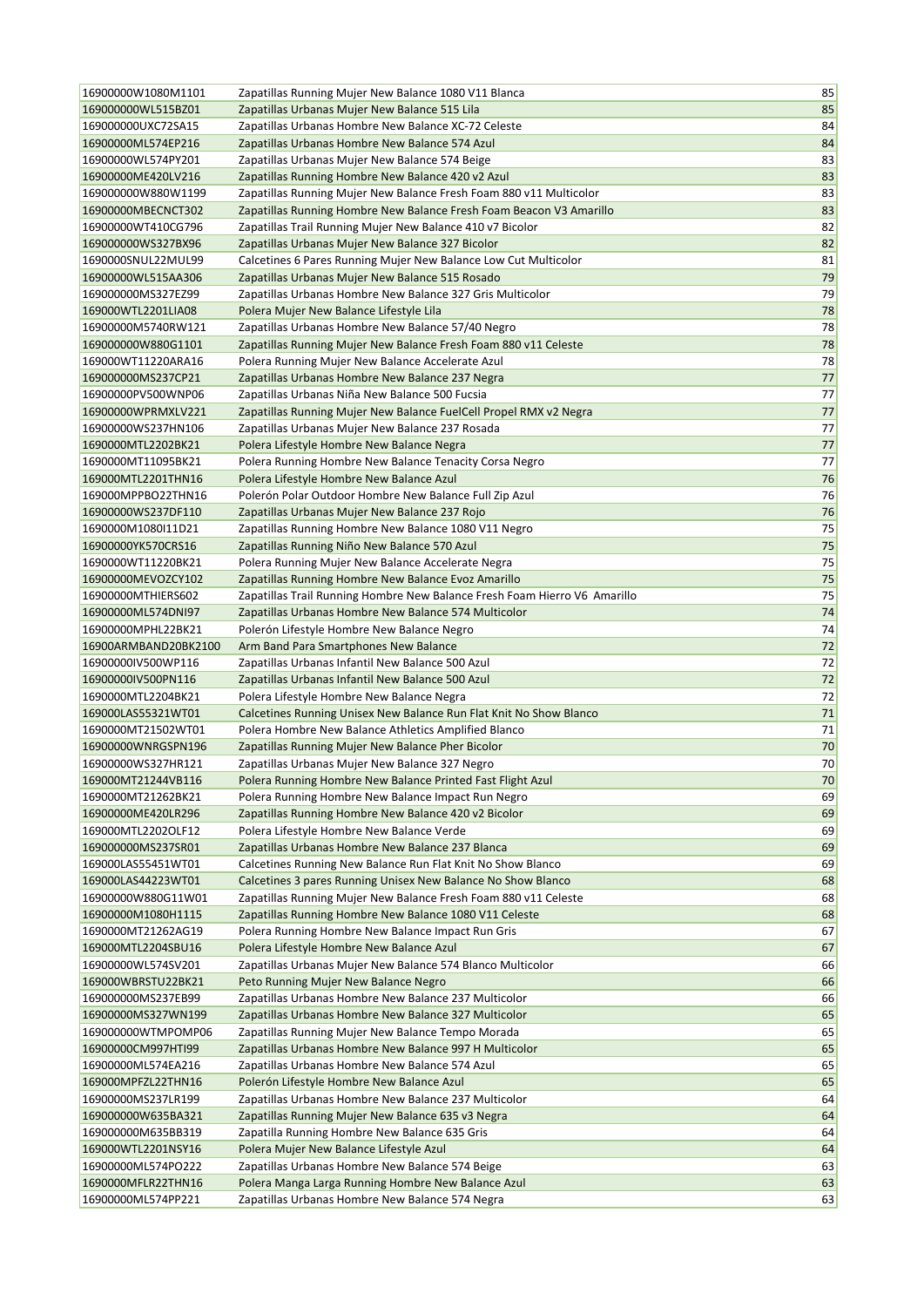| 16900000GM500LP116   | Zapatillas Urbanas Hombre New Balance 500 Azul                       | 62       |
|----------------------|----------------------------------------------------------------------|----------|
| 16900000MS327SBR99   | Zapatillas Urbanas Hombre New Balance 327 Negra Multicolor           | 62       |
| 169000MT11095SB816   | Polera Running Hombre New Balance Tenacity Corsa Azul                | 62       |
| 16900000WNRGSMP121   | Zapatillas Running Mujer New Balance PHER Negro                      | 61       |
| 169000000MS327EI21   | Zapatillas Urbanas Hombre New Balance 327 Negro Bicolor              | 60       |
| 169000000M520HE716   | Zapatillas Running Hombre New Balance 520 Azul                       | 60       |
| 169000WT21244BKH21   | Polera Running Mujer New Balance Fast Flight Negro                   | 59       |
| 169000000M5740LT01   | Zapatillas Urbanas Hombre New Balance 57/40 Blanca                   | 59       |
| 169000WBR2201MPO09   | Peto Running Mujer New Balance Purpura                               | 59       |
| 169000000MS237RB54   | Zapatillas Urbanas Hombre New Balance 237 Damasco                    | 59       |
| 169000WT13277VVO15   | Polera Running Mujer New Balance Q Speed Jacquard Celeste            | 58       |
| 1690000WTLO22SST01   | Polera Lifestyle Mujer New Balance Blanca                            | 58       |
| 16900000WL515AC321   | Zapatillas Urbanas Mujer New Balance 515 Negro                       | 58       |
| 1690000WT21244WT01   | Polera Running Mujer New Balance Fast Flight Blanco                  | 58       |
| 16900000GW500WT106   | Zapatillas Urbanas Mujer New Balance 500 Rosadas                     | 57       |
| 169000WT11224LIA08   | Polera Running Mujer New Balance Accelerate Blanco                   | 57       |
| 1690000MTL2201AG19   | Polera Lifestyle Hombre New Balance Gris                             | 57       |
| 1690000WB21175BK21   | Peto Running Mujer New Balance Relentless Crop Negro                 | 56       |
| 1690000WJ21501BK21   | Cortavientos Running Mujer New Balance Athletics Amplified Negro     | 56       |
| 1690000WBR2201BK21   | Peto Running Mujer New Balance Negro                                 | 56       |
| 16900000IV500WNG19   | Zapatillas Urbanas Infantiles New Balance 500 Gris                   | 56       |
| 1690000MT21515WT01   | Polera Urbana Hombre New Balance Essentials Celebrate Blanco         | 56       |
| 169000MS21270SGD15   | Short Running Hombre New Balance Inpact Run 7in Celeste              | 56       |
| 16900000PV500WNN16   | Zapatillas Urbanas Niño New Balance 500 Azul                         | 55       |
| 169000000W520CB721   | Zapatillas Running Mujer New Balance 520 Negra                       | 55       |
| 169000MT21226SBU16   | Polera Sin Mangas Running Hombre New Balance Accelerate Singlet Azul | 55       |
| 16900000WE420CN221   |                                                                      | 54       |
|                      | Zapatillas Running Mujer New Balance 420 V2 Negro                    |          |
| 169000LAS55561WT01   | Calcetines Running Unisex New Balance Flat Knit Crew Blanco          | 53       |
| 16900000lZ373GS206   | Zapatillas Urbanas Infantil New Balance 373 Rosado                   | 53       |
| 16900000WL574SW212   | Zapatillas Urbanas Mujer New Balance 574 Verde Multicolor            | 53<br>53 |
| 169000WT11220MPO09   | Polera Running Mujer New Balance Accelerate Purpura                  |          |
| 169000000WS237BA96   | Zapatillas Urbanas Mujer New Balance 237 Multicolor                  | 53       |
| 169000000W635BC301   | Zapatillas Running Mujer New Balance 635 v3 Lila                     | 52       |
| 169000LAH21109BK2100 | Visera Running Unisex New Balance Terry Lifestyle Visor Negro        | 51       |
| 16900000WL373MT201   | Zapatillas Urbanas Mujer New Balance 373 Blanco                      | 50       |
| 16900MT130210HME11   | Camiseta Oficial AS Roma Hombre New Balance Rojo                     | 50       |
| 16900000IV500WND19   | Zapatillas Urbanas Infantiles New Balance 500 Bicolor                | 50       |
| 16900000WL574HD210   | Zapatillas Urbanas Mujer New Balance 574 Rosada                      | 50       |
| 169000WT11220VPK06   | Polera Running Mujer New Balance Accelerate Rosada                   | 50       |
| 16900000W1080L1115   | Zapatillas Running Mujer New Balance 1080 V11 Celeste                | 49       |
| 169000WT11224VPK06   | Polera Running Mujer New Balance Accelerate Rosado                   | 49       |
| 1690000MPPBO22AG19   | Polerón Polar Outdoor Hombre New Balance Full Zip Gris               | 49       |
| 16900000IV500WNP06   | Zapatillas Urbanas Infantiles New Balance 500 Fucsia                 | 49       |
| 16900000WL574SBZ21   | Zapatillas Urbanas Mujer New Balance 574 Negro / Plateado            | 48       |
| 16900000WE420LW201   | Zapatillas Running Mujer New Balance 420 Blanco Multicolor           | 48       |
| 169000LAS55561BK21   | Calcetines Running Unisex New Balance Lightweight Crew Negro         | 47       |
| 1690000MT21502BK21   | Polera Hombre New Balance Athletics Amplified Negro                  | 47       |
| 169000WTL2203MPO09   | Polera Lifestyle Mujer New Balance Purpura                           | 47       |
| 1690000MTL2205AG19   | Polera Lifestyle Hombre New Balance Gris                             | 47       |
| 16900MOCHBTS22BK2100 | Mochila BTS New Balance Negra                                        | 46       |
| 1690000MS21289BK21   | Calza Corta Running Hombre New Balance Q Speed 9" Negra              | 46       |
| 16900000PV500WNG19   | Zapatillas Urbanas Niña New balance 500 Gris                         | 46       |
| 16900000WBRB22BK21   | Peto Running Mujer New Balance Negro                                 | 46       |
| 16900000WL515AB301   | Zapatillas Urbanas Mujer New Balance 515 Blanco                      | 46       |
| 169000000SNW22WH01   | Calcetines 6 Pares Running Mujer New Balance No Show Blanco          | 45       |
| 16900000MS237LK199   | Zapatillas Urbanas Hombre New Balance 237 Multicolor                 | 45       |
| 16900000MS327HR101   | Zapatillas Urbanas Hombre New Balance 327 Blanca                     | 45       |
| 16900000ML574HH219   | Zapatillas Urbanas Hombre New Balance 574 Gris                       | 45       |
| 16900000ML574BI296   | Zapatillas Urbanas Hombre New Balance 574 Bicolor                    | 44       |
| 169000000WS237BB21   | Zapatillas Urbanas Mujer New Balance 237 Negro                       | 44       |
| 169000WT11222MPO09   | Polera Running Mujer New Balance Accelerate Tank Purpura             | 44       |
| 16900000YK570CRZ19   | Zapatillas Urbanas Niño New Balance 570 Negro                        | 44       |
| 16900000GW500WR121   | Zapatillas Urbanas Mujer New Balance 500 Negro                       | 44       |
| 169000001T570CRZ19   | Zapatillas Urbanas Infantil New Balance 570 Gris/Naranja             | 43       |
| 16900000GW500SK106   | Zapatillas Urbanas Mujer New Balance 500 Rosada                      | 43       |
| 1690000MTL2202AG19   | Polera Lifestyle Hombre New Balance Gris                             | 42       |
| 1690000MTL2205BK21   | Polera Lifestyle Hombre New Balance Negra                            | 42       |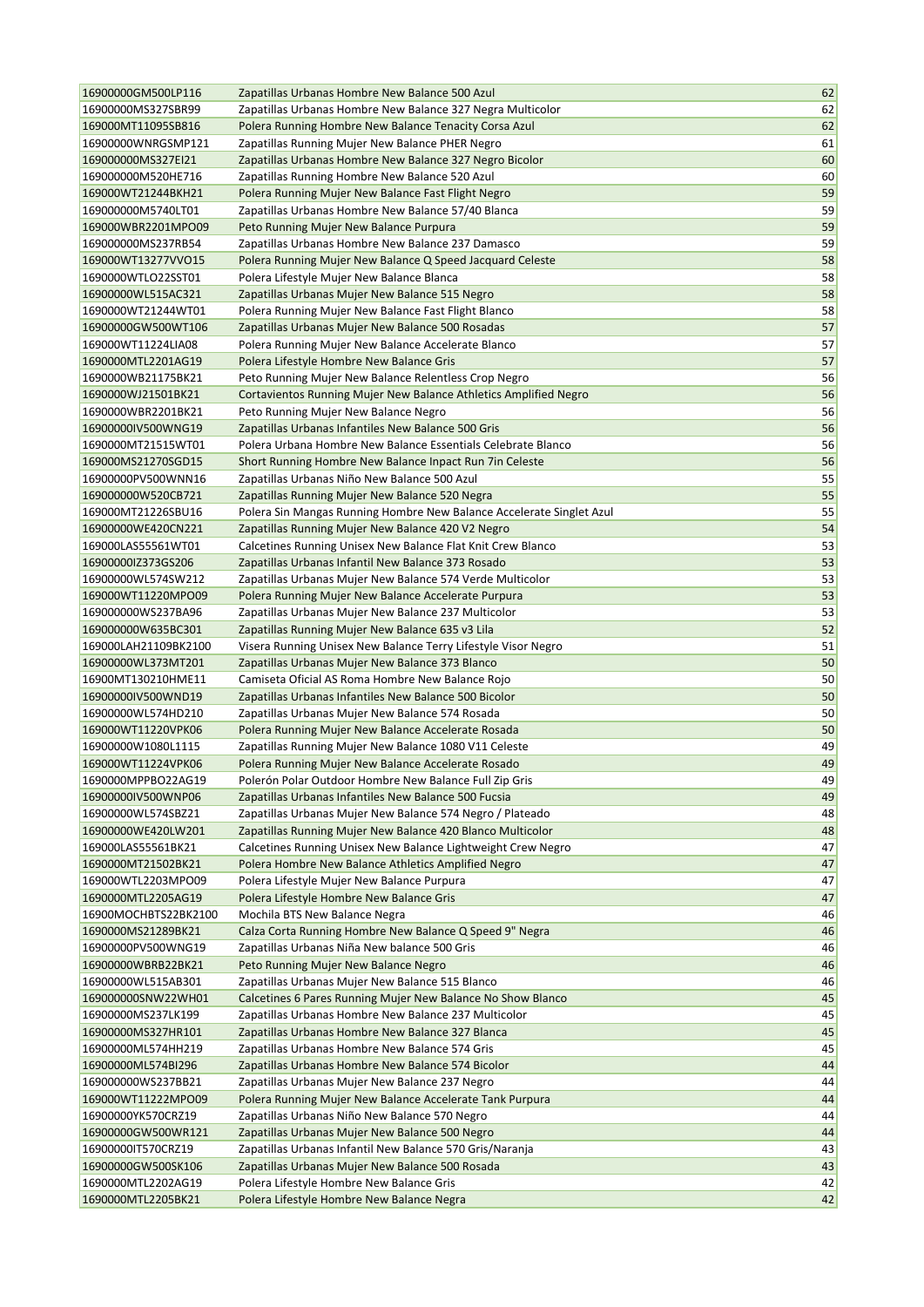| 169000MT03202BMM21                         | Polera Running Hombre New Balance Sin Mangas Printed Accelerate Negro     | 42       |
|--------------------------------------------|---------------------------------------------------------------------------|----------|
| 16900000MTSHACB121                         | Zapatillas Trail Running Hombre New Balance Shando Negra                  | 42       |
| 16900000WL574DN201                         | Zapatillas Urbanas Mujer New Balance 574 Blanca                           | 41       |
| 16900000ML574EZ299                         | Zapatillas Urbanas Hombre New Balance 574 Multicolor                      | 40       |
| 16900000WABRZACP40                         | Zapatillas Running Mujer New Balance Breaza Morado                        | 40       |
| 16900000YC373GS206                         | Zapatillas Urbanas Niña New Balance 373 Rosada                            | 39       |
| 16900000WS237WT199                         | Zapatillas Urbanas Mujer New Balance 237 Multicolor                       | 39       |
| 1690000WTL2202WH01                         | Polera Mujer New Balance Lifestyle Blanca                                 | 39       |
| 16900000lZ373KB221                         | Zapatillas Urbanas Infantil New Balance 373 Negro                         | 39       |
| 1690000GYM22SBUP9900                       | <b>Gymsack Running New Balance Multicolor</b>                             | 38       |
| 169000000WS237PB99                         | Zapatillas Urbanas Mujer New Balance 237 Multicolor                       | 38       |
| 1690000GYM22SBUP9900                       | <b>Gymsack Running New Balance Multicolor</b>                             | 38       |
| 1690000WTL2202BK21                         | Polera Mujer New Balance Lifestyle Negra                                  | 38       |
| 169000000WTMPOGO12                         | Zapatilla Running Mujer New Balance Tempo Verde                           | 38       |
| 16900GYM2BTS22BK2100                       | <b>Gymsack Running New Balance Negro</b>                                  | 37       |
| 16900000M5740DD199                         | Zapatillas Urbanas Hombre New Balance 57/40 Multicolor                    | 37       |
| 16900GYM2BTS22BK2100                       | <b>Gymsack Running New Balance Negro</b>                                  | 37       |
| 16900000GW500PE106                         | Zapatillas Urbanas Mujer New Balance 500 Rosada                           | 36       |
| 1690000BAND22NSY1600                       | Banano New Balance Azul                                                   | 36       |
| 16900000ML373WR212                         | Zapatillas Urbanas Hombre New Balance 373 Verde                           | 36       |
| 1690000BAND22NSY1600                       | Banano New Balance Azul                                                   | 36       |
| 169000MT03203OLF12                         | Polera Running Hombre New Balance Accelerate Verde                        | 35       |
| 16900000MOCH22BK2100                       | Mochila New Balance Negra                                                 | 35       |
| 169000000M520CB721                         | Zapatillas Running Hombre New Balance 520 Negra                           | 35       |
| 169000LAH21002WT0100                       | Jockey Running Unisex New Balance Blanco                                  | 35       |
| 169000000M5740LA01                         | Zapatillas Urbanas Hombre New Balance 57/40 Blanco                        | 34       |
| 16900000ML515BZ321                         | Zapatillas Urbanas Hombre New Balance 515 Negro Multicolor                | 34       |
| 16900000WL373ME221                         | Zapatillas Urbanas Mujer New Balance 373 Negro                            | 34       |
| 1690000MTL2203WH01                         | Polera Lifestyle Hombre New Balance Blanca                                | 34       |
| 16900000BAND22BK2100                       | Banano New Balance Negro                                                  | 33       |
| 169000000MS327FZ21                         | Zapatillas Urbanas Hombre New Balance 327 Negro / Rojo                    | 33       |
| 16900000BAND22BK2100                       | Banano New Balance Negro                                                  | 33       |
| 1690000WTLO22LIA08                         | Polera Lifestyle Mujer New Balance Lila                                   | 33       |
| 169000001T570CRK21                         | Zapatillas Urbanas Infantil New Balance 570 Negro/Rosado                  | 33       |
| 16900000M1080E1196                         | Zapatillas Running Hombre New Balance 1080 Bicolor                        | 33       |
| 16900000ML574ED201                         | Zapatillas Urbanas Hombre New Balance 574 Blanco                          | 33       |
| 1690000MT21097BK99                         | Polera Running Hombre New Balance Tenacity Printed Multicolor             | 33       |
| 169000MT21225SBU96                         | Polera Running Hombre New Balance Graphic Accelerate Negro                | 33       |
| 16900000YK570CRB06                         | Zapatillas Urbanas Niña New Balance 570 Rosada                            | 32       |
| 16900MT21263DECR19                         | Polera Running Hombre New Balance Printed Impact Run Gris                 | 32       |
| 169000000WS237CR21                         | Zapatillas Urbanas Mujer New Balance 237 Negra                            | 32       |
| 16900000WT0024BK21                         | Polera Urbana Mujer New Balance Lifestyle Negro                           | 32       |
| 1690000WPBL002BK21                         | Pantalón Lifestyle Mujer New Balance Negro                                | 32       |
| 16900000M1080Y1148                         | Zapatillas Running Hombre New Balance 1080 V11 Azul Petróleo              | 31       |
|                                            |                                                                           |          |
| 1690000GYM22NSYP9900                       | Gymsack Running New Balance Multicolor                                    | 30<br>30 |
| 1690000WBR22NSYP99                         | Peto Running Mujer New Balance Multicolor                                 |          |
| 1690000GYM22NSYP9900<br>16900000ML515BR321 | <b>Gymsack Running New Balance Multicolor</b>                             | 30       |
|                                            | Zapatillas Urbanas Hombre New Balance 515 Negra                           | 30       |
| 16900LAH91003_BK1600                       | Jockey Running New Balance Performance Negro                              | 30       |
| 169000WT11223BYU99                         | Polera Sin Mangas Running Mujer New Balance Printed Accelerate Multicolor | 30       |
| 1690GYM2BTS22MPO0600                       | Gymsack Running New Balance Rosada                                        | 29       |
| 169000WT11239PKH06                         | Polera Mujer Running New Balance Printed Fast Flight Tank Rosada          | 28       |
| 16900000WT0024AG19                         | Polera Urbana Mujer New Balance Lifestyle Gris                            | 28       |
| 16900000SNO02WHT01                         | Calcetines 6 Pares Running Mujer New Balance No Show Blanco               | 27       |
| 169000000SNO01WT01                         | Calcetines 6 Pares Running Hombre New Balance No Show Blanco              | 27       |
| 16900000ML574BL219                         | Zapatillas Urbanas Hombre New Balance 574 Gris                            | $27$     |
| 169000000MS237RC21                         | Zapatillas Urbanas Hombre New Balance 237 Negro                           | 26       |
| 169000000M635BA321                         | Zapatilla Running Hombre New Balance 635 Azul Marino                      | 26       |
| 16900000ML373WK221                         | Zapatillas Urbanas Hombre New Balance 373 Negro                           | 26       |
| 169000000WS327PX99                         | Zapatillas Urbanas Mujer New Balance 327 Gris Multicolor                  | 25       |
| 16900000YC373KB221                         | Zapatillas Urbanas Niño New Balance 373 Negra                             | 25       |
| 169000MT03203VSG12                         | Polera Running Hombre New Balance Accelerate Verde                        | 24       |
| 16900000M5740CD122                         | Zapatillas Urbanas Hombre New Balance 57/40 Beige                         | 24       |
| 1690000WT13276BK21                         | Polera Mujer Running New Balance Q Speed Jacquard Tank Negra              | 24       |
| 16900000GW500WF105                         | Zapatillas Urbanas Mujer New Balance 500 Gris                             | 24       |
| 1690MOCHBTS22PGM1600                       | Mochila BTS New Balance Azul                                              | 23       |
| 16900000CM997HPP21                         | Zapatillas Urbanas Hombre New Balance 997 H Negro                         | 23       |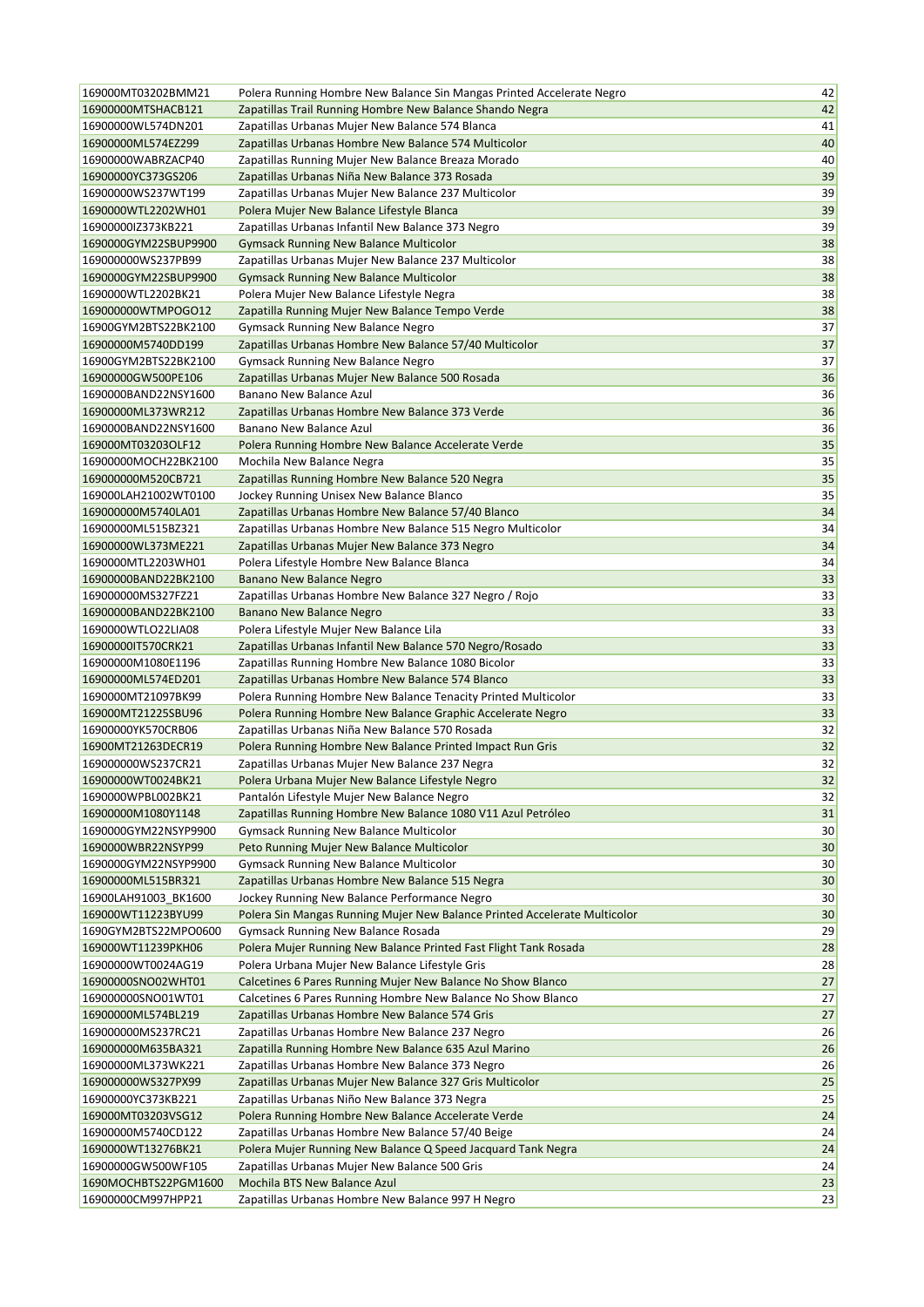| 16900000YC373GL206   | Zapatillas Urbanas Niña New Balance 373 Lila                                                                      | 22             |
|----------------------|-------------------------------------------------------------------------------------------------------------------|----------------|
| 169000000WS327PR99   | Zapatillas Urbanas Mujer New Balance 327 Multicolor                                                               | 22             |
| 169000MFCA2020RD10   | Polera Fútbol Hombre New Balance Chile Copa America 2021 Roja                                                     | 22             |
| 16900000ME420LB221   | Zapatillas Running Hombre New Balance 420 Negra                                                                   | 22             |
| 169000WT13277PGL06   | Polera Running Mujer New Balance Q Speed Jacquard Rosada                                                          | 21             |
| 169000000W520CW101   | Zapatillas Running Mujer New Balance 520 Blanca                                                                   | 21             |
| 16900000W5740HL121   | Zapatillas Urbanas Mujer New Balance 57/40 Negra Bicolor                                                          | 21             |
| 16900000GM500CU112   | Zapatillas Urbanas Hombre New Balance 500 Verde                                                                   | 20             |
| 169000000M635BC321   | Zapatilla Running Hombre New Balance 635 v3 Negra                                                                 | 20             |
| 16900000WS237PB199   | Zapatillas Urbanas Mujer New Balance 237 Multicolor                                                               | 20             |
| 1690000BOTS220BK2100 | Botella Para Agua Running New Balance Negro                                                                       | 19             |
| 16900000WL574SJ219   | Zapatillas Urbanas Mujer New Balance 574 Gris Multicolor                                                          | 19             |
| 1690000BOTS22THN1900 | <b>Botella New Balance Gris</b>                                                                                   | 18             |
| 16900000ML574DCH21   | Zapatillas Urbanas Hombre New Balance 574 Negra/Gris                                                              | 18             |
| 16900LAH91003GNM1900 | Jockey Running Unisex New Balance 5 Panel Performance Hat Gris                                                    | 18             |
| 169000WT11221PGL06   | Polera Running Mujer New Balance Printed Accelerate Rosada                                                        | 18             |
| 1690000BOTS22MPO0600 | Botella New Balance Rosada                                                                                        | 18             |
| 169000001T570CRS16   | Zapatilla Urbana Infantil New Balance 570 Azul                                                                    | 18             |
| 169000LAH21002BK2100 | Jockey Running Unisex New Balance Negro                                                                           | 17             |
| 16900000WBR22LIA08   | Peto Running Mujer New Balance Lila                                                                               | 17             |
| 169000000MTMPOBB16   | Zapatillas Running Hombre New Balance Tempo Azul                                                                  | 17             |
| 169000MTL2204THN16   | Polera Lifestyle Hombre New Balance Azul                                                                          | 17             |
| 16900000UXC72BB299   | Zapatillas Urbanas Hombre New Balance XC-72 Multicolor                                                            | 17             |
| 16900000IZ373KN216   | Zapatillas Urbanas Infantil New Balance 373 Azul                                                                  | 16             |
| 16900000ML574BZ221   | Zapatillas Urbanas Hombre New Balance 574 Negra                                                                   | 16             |
| 1690000WT01232BK21   |                                                                                                                   | 16             |
| 169000MT03207NSE99   | Polera Running Mujer New Balance Impact Run Tank Negra<br>Polera Running Hombre New Balance Accelerate Multicolor | 16             |
|                      |                                                                                                                   |                |
| 169000KWTA004FUC06   | Polera Running Niña New Balance Sin Mangas Rosado                                                                 | 15             |
| 1690000WPBL003BK21   | Pantalón Jogger Mujer New Balance Negro                                                                           | 15             |
| 169000WT13276PBC01   | Polera Running Mujer New Balance Q Speed Jacquard Blanca                                                          | 15<br>15       |
| 1690000MT11095AG19   | Polera Running Hombre New Balance Tenacity Corsa Gris                                                             |                |
| 169000000M880W1199   | Zapatillas Running Hombre New Balance Fresh Foam 880 v11 Multicolor                                               | 15             |
| 16900000MS327MD117   | Zapatillas Urbanas Hombre New Balance 327 Azul Marino                                                             | 15             |
| 169000WT21262NKH16   | Polera Running Mujer New Balance Impact Run Azul                                                                  | 14             |
| 16900000MS247MD321   | Zapatillas Urbanas Hombre New Balance 247 Negro                                                                   | 14             |
| 16900000PV500WND19   | Zapatillas Urbanas Niño New Balance 500 Azul                                                                      | 13             |
| 16900000WS327HG106   | Zapatillas Urbanas Mujer New Balance 327 Beige                                                                    | 13             |
| 169000WPBL003SAH19   | Pantalón Jogger Mujer New Balance Gris                                                                            | 12             |
| 169000KWTA004WHT01   | Polera Running Niña New Balance Sin Mangas Blanco                                                                 | 12             |
| 16900000CM997HTH99   | Zapatillas Urbanas Hombre New Balance 997 H Multicolor                                                            | 12             |
| 16900000W5740HN101   | Zapatillas Urbanas Mujer New Balance 57/40 Blanca Multicolor                                                      | 11             |
| 16900000WBECNCW399   | Zapatillas Running Mujer New Balance Fresh Foam Beacon V3 Multicolor                                              | $11\,$         |
| 16900000KWT001OR04   | Polera Running Niña New Balance Tenacity Naranja                                                                  | 11             |
| 1690000MTL2201WH01   | Polera Lifestyle Hombre New Balance Blanca                                                                        | 11             |
| 1690000WT0020FUC06   | Polera Mujer New Balance Lifestyle Rosado                                                                         | 11             |
| 16900MT21263DVO204   | Polera Running Hombre New Balance Printed Impact Run Naranjo                                                      | 11             |
| 16900000M1500UPG99   | Zapatillas Urbanas Hombre New Balance Made UK 1500 Multicolor                                                     | 11             |
| 16900BOTS220PINK0600 | Botella Para Agua Running New Balance Rosado/Blanco                                                               | 10             |
| 16900000ML373CZ216   | Zapatillas Urbanas Hombre New Balance 373 Azul                                                                    | $9\,$          |
| 1690000KMQ001DAF04   | Polerón Running Niño New Balance Quarter Zip Naranjo                                                              | 9              |
| 169000BOTS220JUD9900 | Botella Para Agua Running New Balance Rosado                                                                      | $\bf 8$        |
| 169000WT11223LAG96   | Polera Sin Mangas Running Mujer New Balance Printed Accelerate Bicolor                                            | 8              |
| 16900000IZ373GL206   | Zapatilla Urbana Infantil New Balance 373 Lila                                                                    | $\bf 8$        |
| 169000MPMO001RGV16   | Polerón Hombre New Balance Lifestyle Color Block Azul                                                             | 8              |
| 16900000MS247MA321   | Zapatillas Urbanas Hombre New Balance 247 Azul                                                                    | $\overline{7}$ |
| 16900000ML515SM316   | Zapatilla Urbana Hombre New Balance 515 v3 Azul                                                                   | $7\vert$       |
| 169000000W520HE796   | Zapatillas Running Mujer New Balance 520 Bicolor                                                                  | 7              |
| 16900000WE420LG219   | Zapatillas Running Mujer New Balance 420 Gris                                                                     | $7\vert$       |
| 16900000MABRZACO99   | Zapatillas Running Hombre New Balance Breaza Multicolor                                                           | 6              |
| 169000MT21262SB816   | Polera Running Hombre New Balance Impact Run Azul                                                                 | 6              |
| 16900000KWQ001AG19   | Polerón Running Niña New Balance Quarter Zip Gris                                                                 | 6              |
| 169000000W520AC754   | Zapatillas Running Mujer New Balance 520 Damasco                                                                  | 6              |
| 1690000KWT001FUC06   | Polera Running Niña New Balance Tenacity Rosado                                                                   | 6              |
| 16900000PC574ERN21   | Zapatillas Urbanas Niño New Balance 574 Negra                                                                     | 6              |
| 1690000KWTA004WT01   | Polera Running Niña New Balance Sin Mangas Blanco                                                                 | 5              |
| 16900000WC001DME04   | Cortaviento Running Mujer New Balance Empacable Naranjo                                                           | 5              |
| 16900000M1080C1102   | Zapatillas Running Hombre New Balance 1080 V11 Amarilla                                                           | 5              |